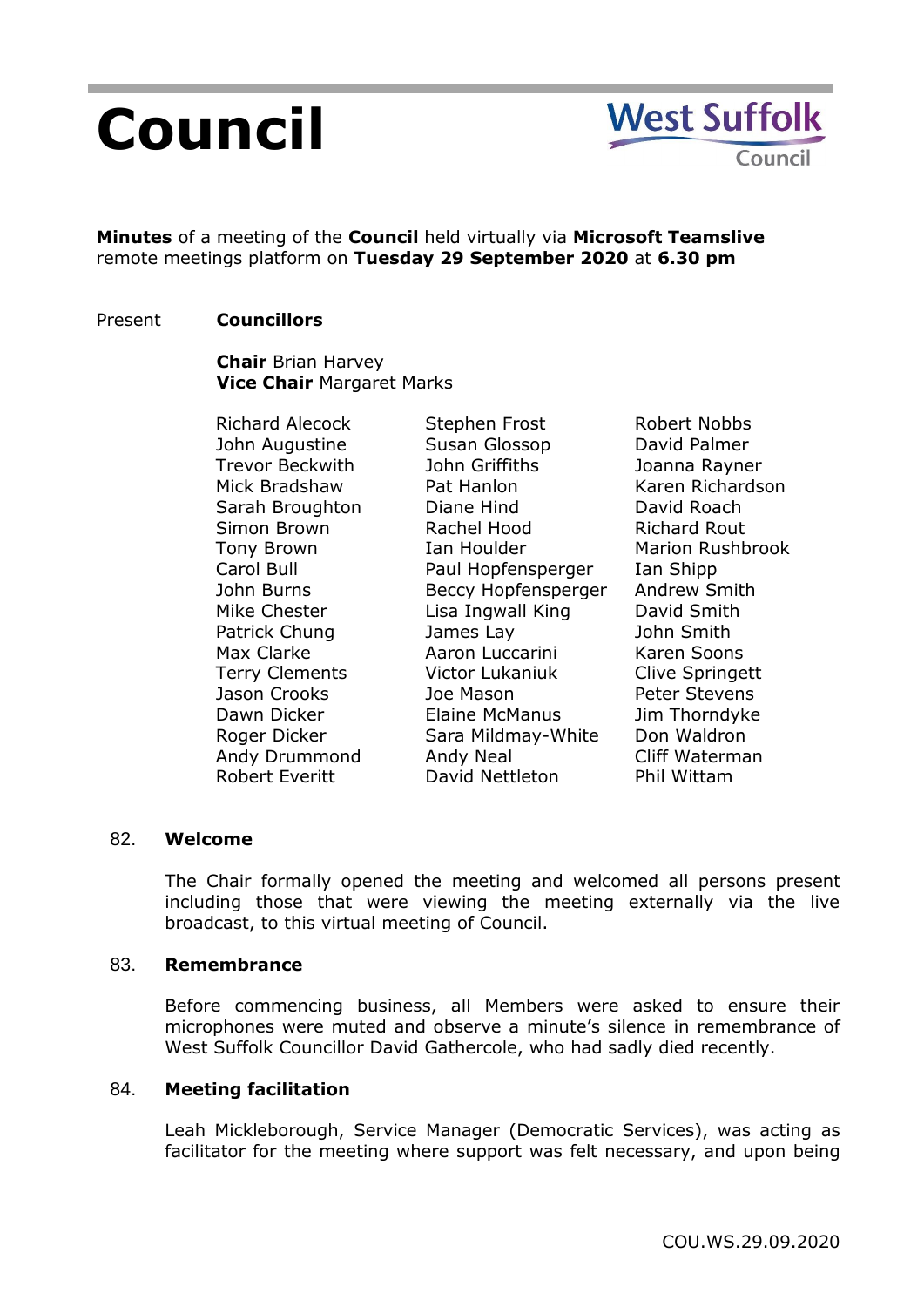invited to do so, assisted the Chair in detailing the housekeeping matters and guidance as to how the meeting would operate within the virtual setting.

## 85. **Minutes**

The minutes of the meeting held on 14 July 2020 were confirmed as a correct record.

#### 86. **Chair's announcements**

The Chair reported on the civic engagements and charity activities which he and the Vice-Chair had attended since the last ordinary meeting of Council on 14 July 2020.

Members noted that due to the Covid-19 restrictions, attendance at engagements in person remained limited.

The Chair took the opportunity to personally thank West Suffolk Council staff for their sterling efforts in responding to the impacts of the pandemic. On this occasion, he gave particular recognition to those that had supported the distribution of monies from the Government's small business grant support schemes.

## 87. **Apologies for absence**

Apologies for absence were received from Councillors Simon Cole, Mary Evans, Jim Meikle, Peter Thompson and Ann Williamson.

Councillor Michael Anderson was also unable to attend the meeting.

The Chair paid tribute to Councillor Meikle who was currently unwell. Members joined the Chair in wishing him a speedy recovery.

## 88. **Declarations of interests**

Members' declarations of interest are recorded under the item to which the declaration relates.

## 89. **Leader's statement (Paper number: COU/WS/20/007)**

Councillor John Griffiths, Leader of the Council, presented his Leader's statement as outlined in paper number: COU/WS/20/007.

In his introductory remarks, Councillor Griffiths:

- a. acknowledged the outstanding work of West Suffolk staff and councillors in responding to the continuing challenges of Covid-19;
- b. drew attention to agenda item 7.B.3. which would seek members' approval for going out to consultation on the West Suffolk Local Plan Draft Issues and Options documents. Councillor Griffiths explained that this was the first stage of planning the future of West Suffolk up to 2040 with the Issues and Options stage setting the foundations to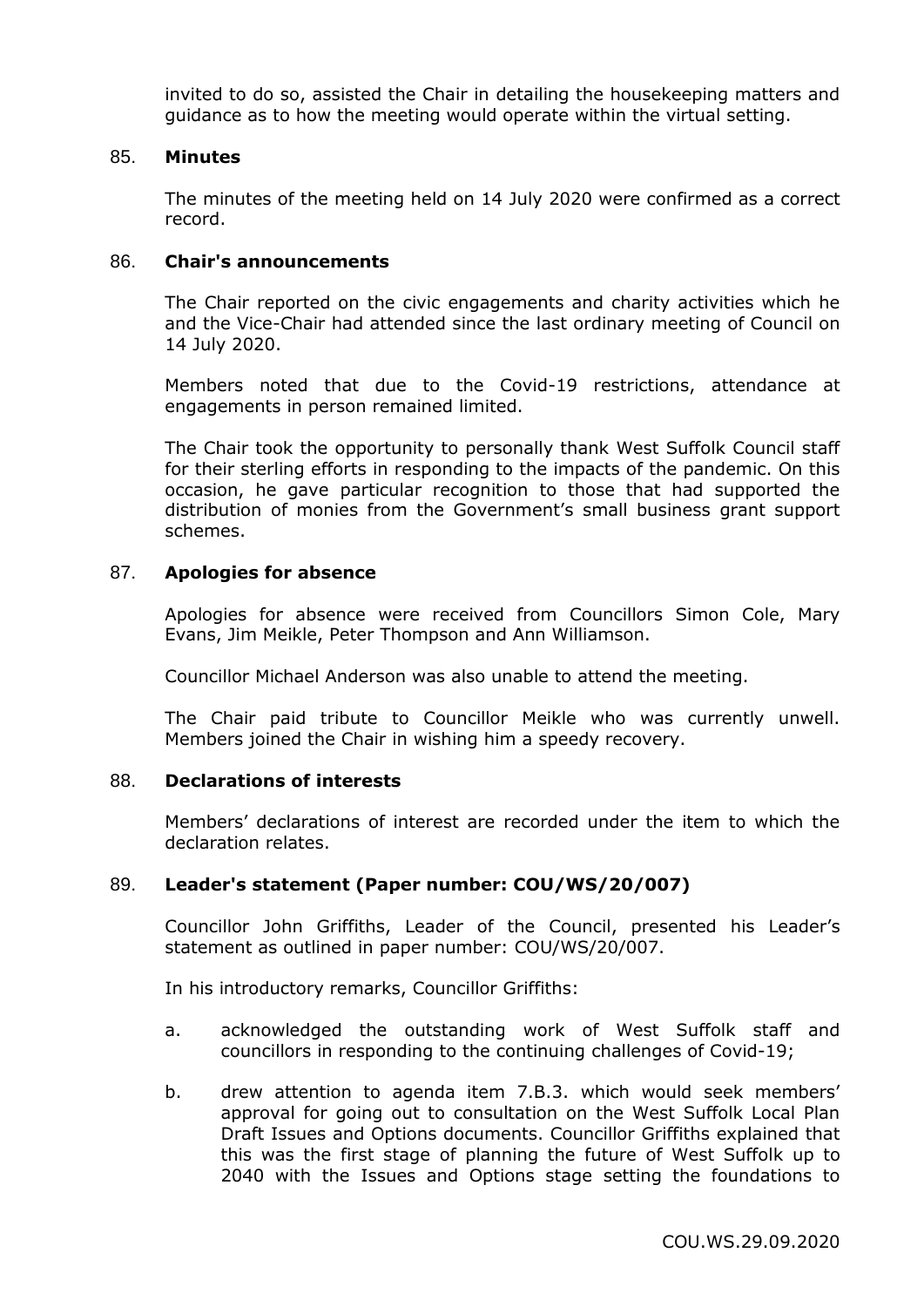support the development of the new Local Plan. The new Local Plan was not only about building new homes in the right places but would promote the future prosperity of West Suffolk by supporting jobs as well as providing access to health, education, green spaces, leisure and many more services, all within the context of addressing the effects of climate change and making better transport links;

- c. stated that in accordance with one of the Council's strategic priorities, namely promoting 'resilient families and communities that are healthy and active', and having worked in partnership with the West Suffolk Health Alliance to promote the integration of health and leisure facilities, the Cabinet would be considering on 6 October 2020, an almost £2 million investment in Brandon Leisure Centre for making improvements to its current facilities;
- d. stated that from the beginning of October 2020, all electricity for the Council's buildings would be supplied from renewable energy sources. A two year contract had been agreed with Ecotricity Limited and bills would remain competitive as current. This, together with several other green initiatives, as summarised in the written statement, was part of the wider programme of proposed actions arising from the work of the Environment and Climate Change Taskforce;
- e. congratulated the Building Control service on their recent award in the Local Authority Building Control (LABC) East Anglia Building Excellence Awards, which were held annually across the UK. The team was 'Highly Commended' for the Sybil Andrews Academy entry in the 'Best Public Service or Educational Building' category. In addition, the Democratic Services Team had been shortlisted for Team of the Year by the Association of Democratic Services Officers (ADSO). The national association, which had members from numerous local authorities from across the UK, would announce the outcome at its virtual annual conference in November 2020;
- f. reported that the two Barley Homes developments in Haverhill were progressing well and the pipeline projects were satisfactorily moving forward too;
- g. stated that independent research had reported that through increased tourism, the West Suffolk local economy was boosted in 2019 by 4.5 percent from 2018. Due to the impacts of Covid-19, this was however, unlikely to be the case in 2020; and
- h. stated that lobbying was continuing on achieving fair funding for West Suffolk. Not only was the Council faced with the additional challenges created by Covid-19 but the Council was facing ongoing budget pressures and it was therefore crucial that a fair deal was sought from Government. In the meantime, the Local Enterprise Partnerships and Suffolk Public Sector Leaders' Group were launching funding initiatives which could assist the Council with supporting the West Suffolk area with its economic recovery.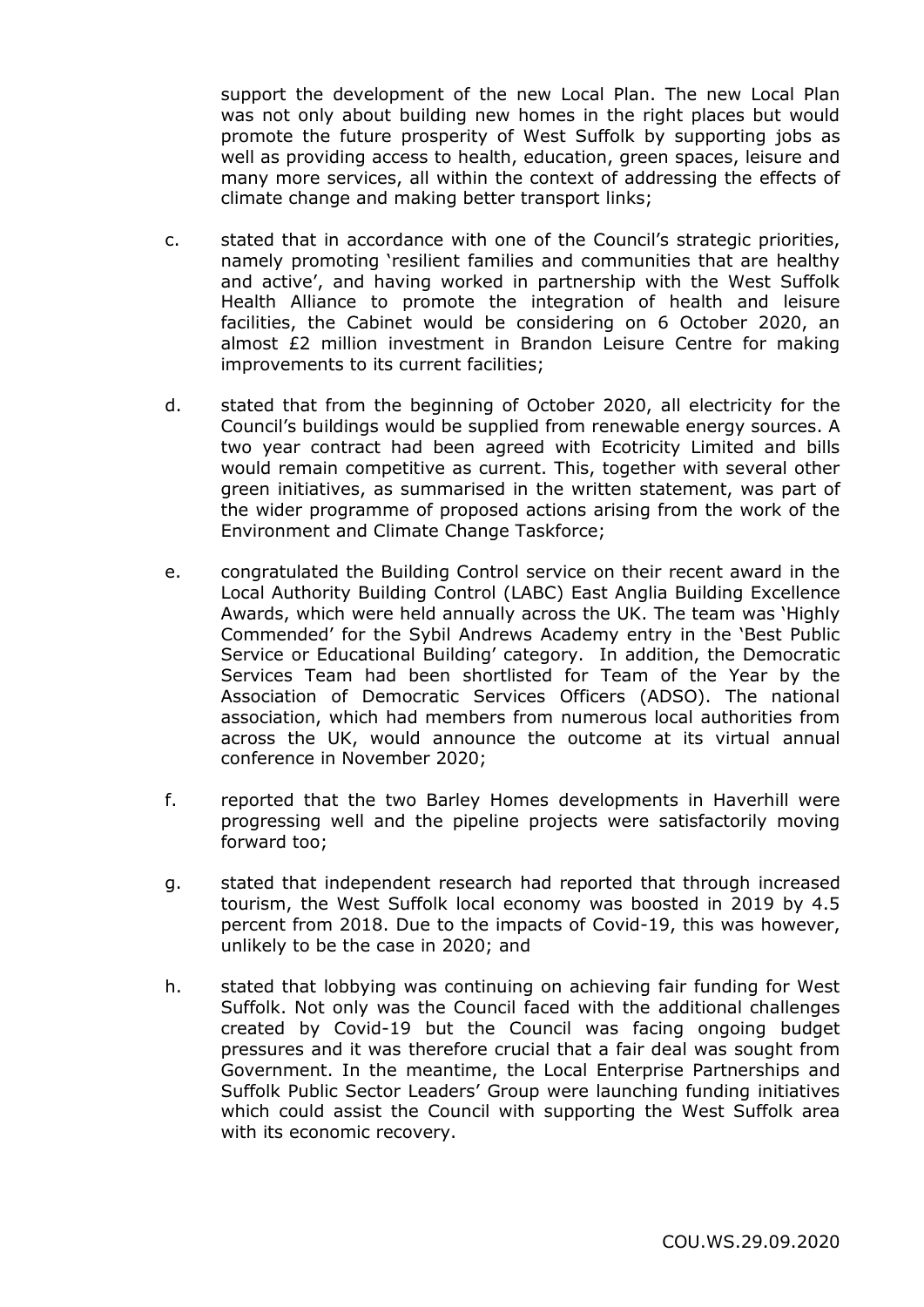The Leader responded to a range of questions, which included:

- a. expressing his support to the suggestion of Councillor Paul Hopfensperger to formally record thanks to Alex Wilson, Director and the team that had been working on the new community centre and homes project located on the Howard estate, Bury St Edmunds. Details of the project, which was set to begin construction in the next two months, were set out in paragraphs 51. to 56. of the Leader's statement;
- b. acknowledging the efforts of Haverhill Town Council for their, and other partners' contributions towards the success of the Lifelink project in Haverhill which was to be rolled out in areas across West Suffolk;
- c. that working with partners, a variety of environmentally-friendly initiatives in Haverhill and across West Suffolk were promoted, such as the installation of electric vehicle (EV) charging points on lampposts and the provision of solar panels on business premises. 'Green' schemes could be explored for utilisation within disused or under-used estate garage blocks, as appropriate;
- d. that councillors and the organisation as a whole were accountable for trying to make energy and fuel savings from its key emission sources such as buildings, vehicles and fuel use. There was no specific officer appointed to monitor carbon and cash savings emanating from 'green' initiatives as such; however, progress made was measured and monitored through the Environment Statement which was published with the Council's Annual Report;
- e. that in connection with the installation of EV charging points on lampposts Councillor Marks asked whether the vehicles continued to charge overnight when the street lights were off and whether there should be concerns regarding vandalism if the street light was turned off but cars were plugged into it. In response, Councillor Griffiths confirmed vehicles would continue to charge while the light was off; however, he added that further information would be provided on the operation of the scheme to Members in the form of a written response; and
- f. several discussions were being held in respect of the Western Way Development project. Updates would be provided to all members in due course.

(Councillor Crooks joined the meeting during the consideration of this item.)

## 90. **Public participation**

No members of the public viewing the live broadcast had registered to speak.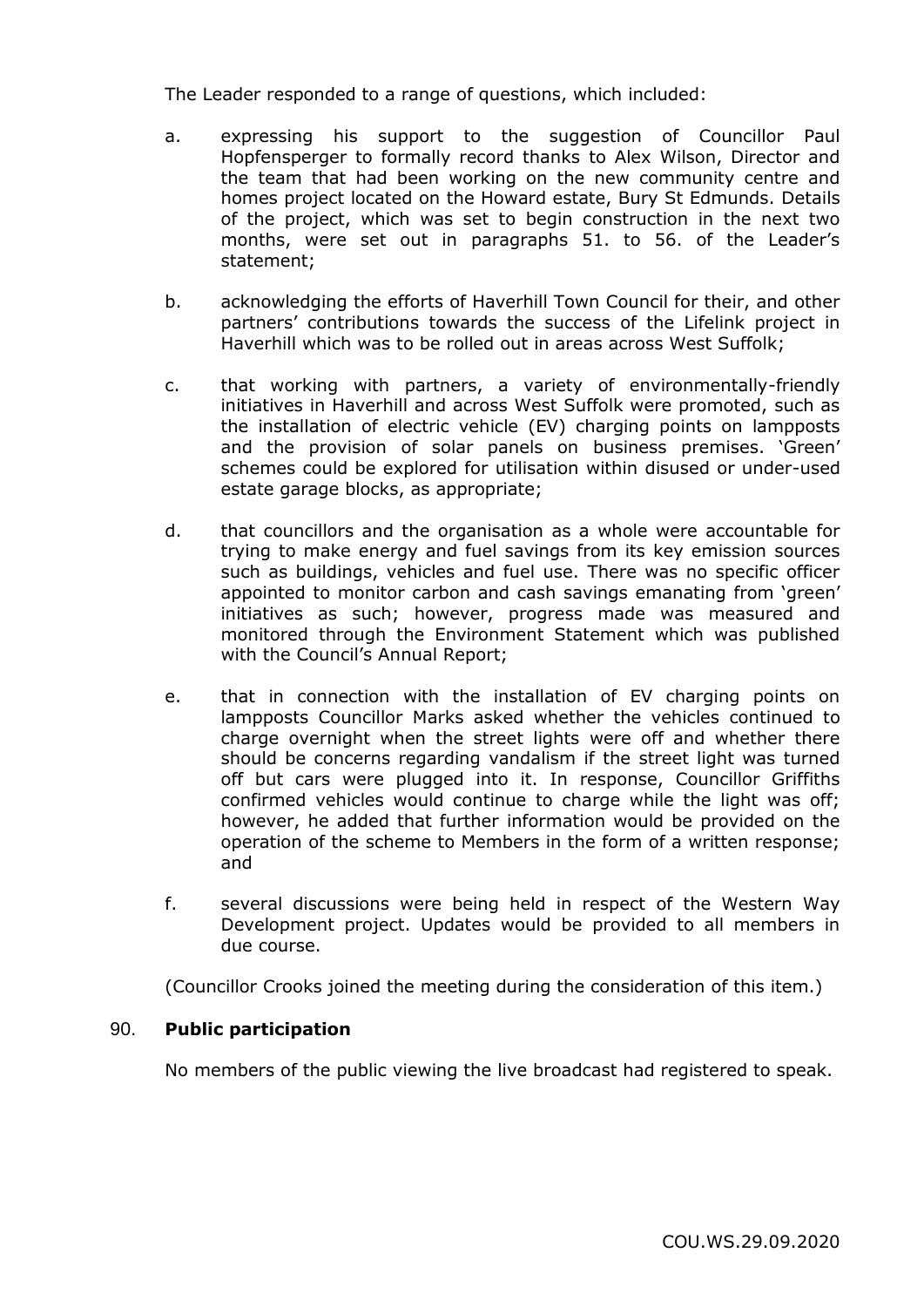## 91. **Referrals report of recommendations from Cabinet (Report number: COU/WS/20/008)**

Council considered the referrals report of recommendations from Cabinet, as contained within report number: COU/WS/20/008.

## **A. Referrals from Cabinet: 21 July 2020**

Members noted that there were no referrals emanating from the Cabinet meeting held on 21 July 2020.

## **B. Referrals from Cabinet: 22 September 2020**

Following the publication of the agenda and papers for the Cabinet meeting held on 22 September 2020, which took place before the meeting was held, the Chair confirmed that no changes had been made to the recommendations contained in the referral report.

## **1. Annual Financial Resilience Report (2019-2020)**

Approval was sought for the Annual Financial Resilience Report (2019-2020).

Councillor Sarah Broughton, Portfolio Holder for Resources and Performance, drew relevant issues to the attention of Council.

In response to a question regarding the recent cancellation of a Performance and Audit Scrutiny Committee (PASC) meeting, which was largely due to Ernst and Young, the external auditors being unable to produce its '2019- 2020 Annual Results Report to those Charged with Governance' report within the necessary timescale, Members were informed that it was disappointing. However, regular contact was being made with Ernst and Young regarding the current position and a report would be presented to the next PASC meeting on 19 November 2020 alongside its 'Annual Audit Letter 2019-2020'.

On the motion of Councillor Broughton, seconded by Councillor Ian Houlder, it was put to the vote and with the vote being unanimous, it was

## **Resolved:**

That the Annual Financial Resilience Report (2019-2020), as contained in Report number: FRS/WS/20/001, be approved.

## **2. Financial Resilience Report (June 2020)**

Approval was sought for the Financial Resilience Report for the first quarter of the 2020 financial year.

Councillor Sarah Broughton, Portfolio Holder for Resources and Performance, drew relevant issues to the attention of Council.

On the motion of Councillor Broughton, seconded by Councillor Sara Mildmay-White, it was put to the vote and with the vote being unanimous, it was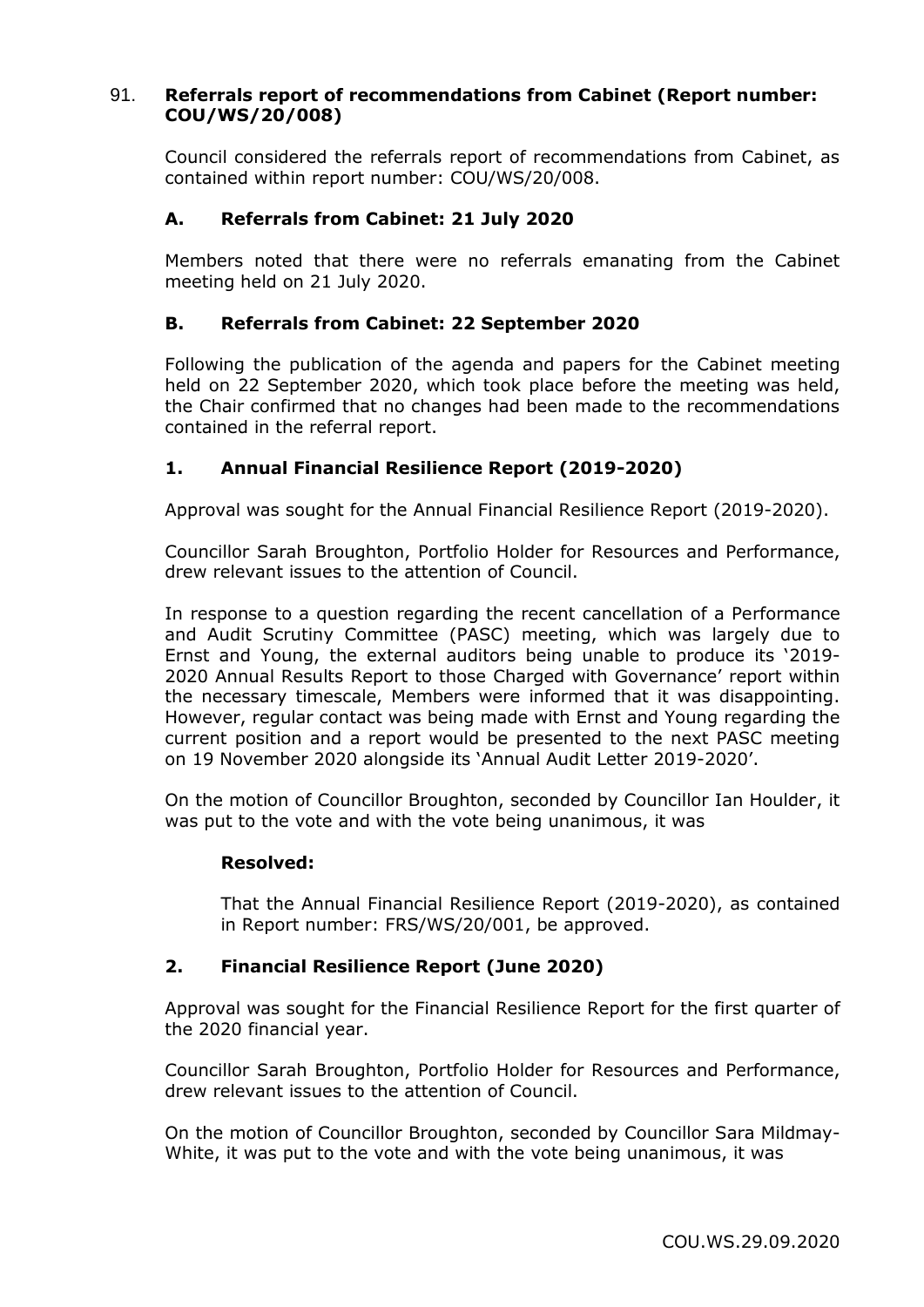## **Resolved:**

That the Financial Resilience Report (June 2020), as contained in Report number: FRS/WS/20/002, be approved.

## **3. West Suffolk Local Plan Draft Issues and Options documents – approval for public consultation**

Approval was sought for the West Suffolk Local Plan Issues and Options documents for public consultation.

The Local Plan was important in supporting delivery of the Council's strategic priorities and essential for the continuation of an effective planning service. In addition, the Planning and Compulsory Purchase Act, (2004), required local planning authorities to prepare and keep an up-to-date Local Plan.

The new West Suffolk Local Plan would plan for the period to 2040 which aligned with local plans being produced by neighbouring authorities. The Issues and Options Local Plan consultation was the first of several rounds of public consultation in the local plan preparation process.

The Issues and Options document had three main parts, namely:

Part one: spatial vision Part two: local issues Part three: settlement profile

Each part was summarised in paragraph 2.3 of Report number: CAB/WS/20/057 (attached as Appendix 1 to the referrals report), with the full parts contained in Appendix A.

Councillor David Roach, Portfolio Holder for Local Plan Development and Delivery, drew relevant issues to the attention of Council, including that subject to approval, public consultation on the draft Issues and Options Local Plan and supporting documents would be undertaken for ten weeks from Tuesday 13 October to Tuesday 22 December 2020. The proposed engagement programme would involve a range of methods, the majority of which were set out in paragraph 4.3 of the Cabinet report.

A number of issues were raised during the discussion, including:

- requesting that the consultation reached as many stakeholders, parish councils, organisations, groups and individuals as possible, especially during the current Covid-19 crisis. Recognition was given to the importance of member engagement within their own wards, which included encouraging parish councils to actively engage within their own communities. While Government Covid-19 safety guidelines needed to be adhered to, this would support efforts in trying to achieve a good response rate from the wider community;
- the complexities and challenges faced in Brandon, which was principally due to the significant environmental constraints which presently prevented substantial housing growth in this location. A meeting was being sought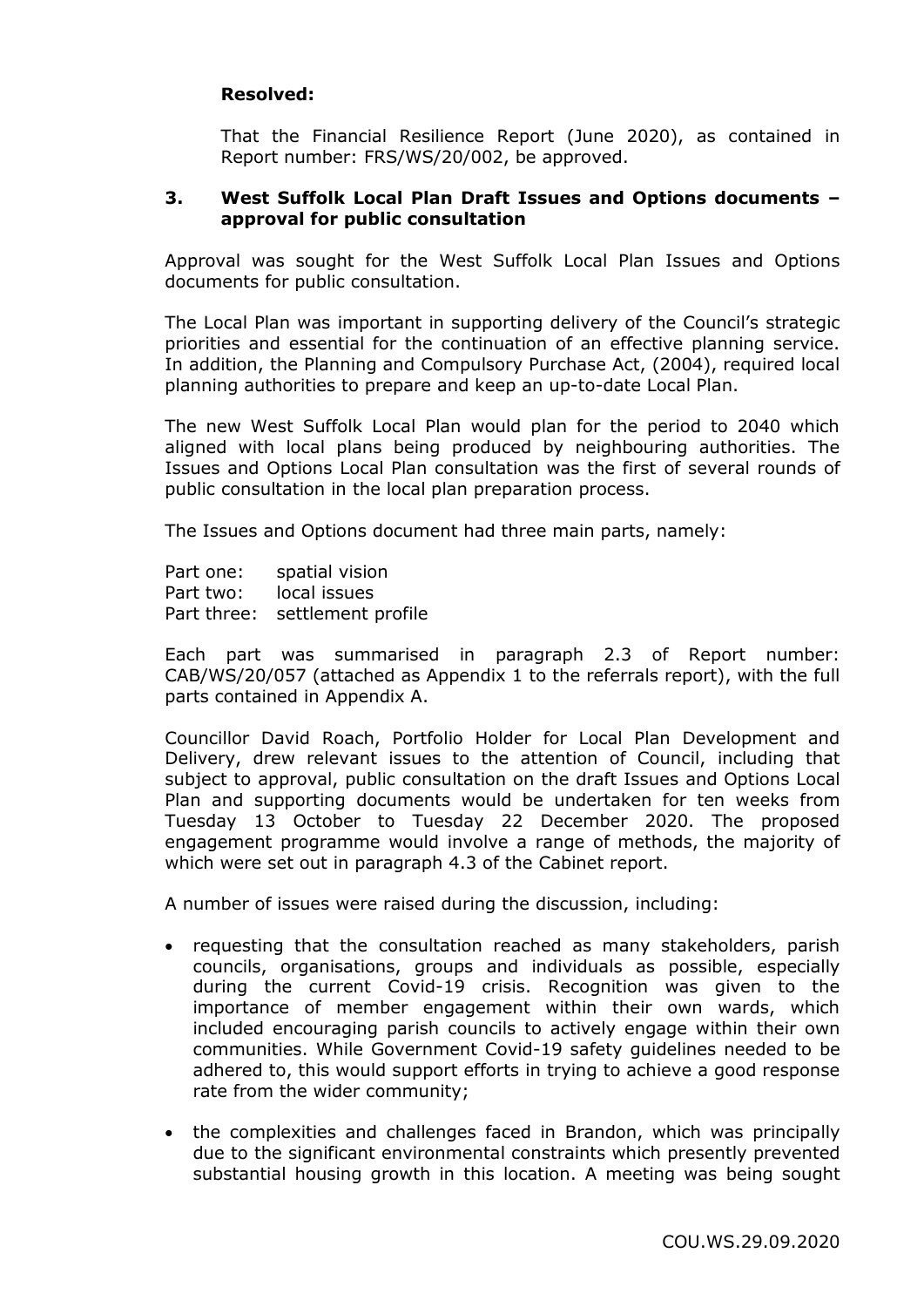with Natural England to discuss the specific environmental constraints and whether compromises could be reached;

- the methods used for recording consultation responses and ensuring that the handling of personal data complied with data protection regulations;
- that new homes should comply with national minimum space standards; and
- ensuring typographical errors within the draft Issues and Options documents were identified and rectified as part of the development of the final versions prior to adoption.

Councillor Roach duly responded to questions raised, reiterating that the consultation would be carried out for an extended period and new methods of non-contact engagement were being implemented to try and reach as many as possible. He thanked members for attending the workshops which had helped shape the draft Issues and Options documents, and thanked Planning Policy officers for their sterling efforts in reaching this first stage of the local plan process.

These sentiments were echoed by the Chair.

On the motion of Councillor Roach, seconded by Councillor Patrick Chung, it was put to the vote and with the vote being unanimous, it was

## **Resolved:**

That:

- 1. the West Suffolk Local Plan Issues and Options documents be approved for public consultation, as set out in Appendix A to Report number: CAB/WS/20/057; and
- 2. delegated authority be given to the Service Manager (Strategic Planning) to make minor non-material consequential changes to the documents as necessary.

(Councillor Houlder left the meeting during consideration of this item.)

## 92. **Appointment to the Guildhall Feoffment Trust**

Council considered a narrative item which sought an appointment to the Guildhall Feoffment Trust.

West Suffolk Council appointed three of the 17 trustees to the Guildhall Feoffment Trust. Following the recent resignation of Mrs Patsy Warby a new nomination was sought to act as a West Suffolk appointed trustee.

Councillor John Griffiths, Leader of the Council, drew relevant issues to the attention of Council, including recording his thanks to Patsy Warby, a councillor of the former St Edmundsbury Borough Council for her contribution to the Trust. Councillor Griffiths explained both he and Councillor Carol Bull presently represented West Suffolk Council on the Trust and that Councillor